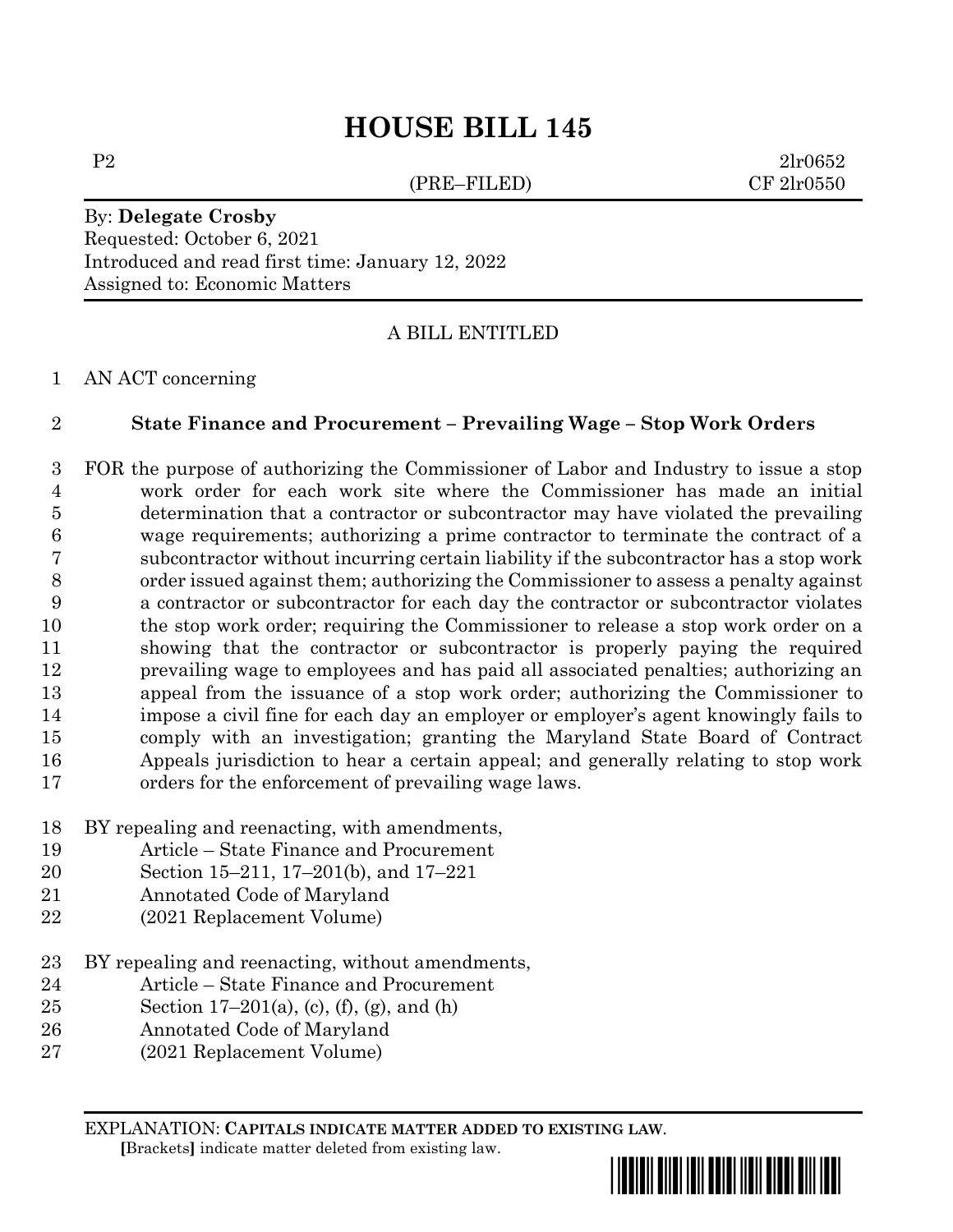BY adding to Article – State Finance and Procurement Section 17–201(b) Annotated Code of Maryland (2021 Replacement Volume) SECTION 1. BE IT ENACTED BY THE GENERAL ASSEMBLY OF MARYLAND, That the Laws of Maryland read as follows: **Article – State Finance and Procurement** 15–211. (a) The Appeals Board shall have jurisdiction to hear and decide all appeals arising from the final action of a unit: (1) on a protest relating to the formation of a procurement contract, including a violation of § 13–212.1 of this article; or (2) except for a contract claim relating to a lease of real property, on a contract claim by a contractor or a unit concerning: 16 (i) breach; (ii) performance; (iii) modification; or (iv) termination. (b) **THE APPEALS BOARD SHALL HAVE JURISDICTION TO HEAR AND DECIDE AN APPEAL ARISING FROM A DECISION OF THE COMMISSIONER OF LABOR AND INDUSTRY TO ISSUE A STOP WORK ORDER IN ACCORDANCE WITH § 17–221 OF THIS ARTICLE. (C)** A decision of the Appeals Board is final, subject to any judicial review. 17–201. (a) In this subtitle, unless the context indicates otherwise, the following words have the meanings indicated. **(B) "APPEALS BOARD" MEANS THE MARYLAND STATE BOARD OF CONTRACT APPEALS. [**(b)**] (B–1)** "Apprentice" means an individual who:

**HOUSE BILL 145**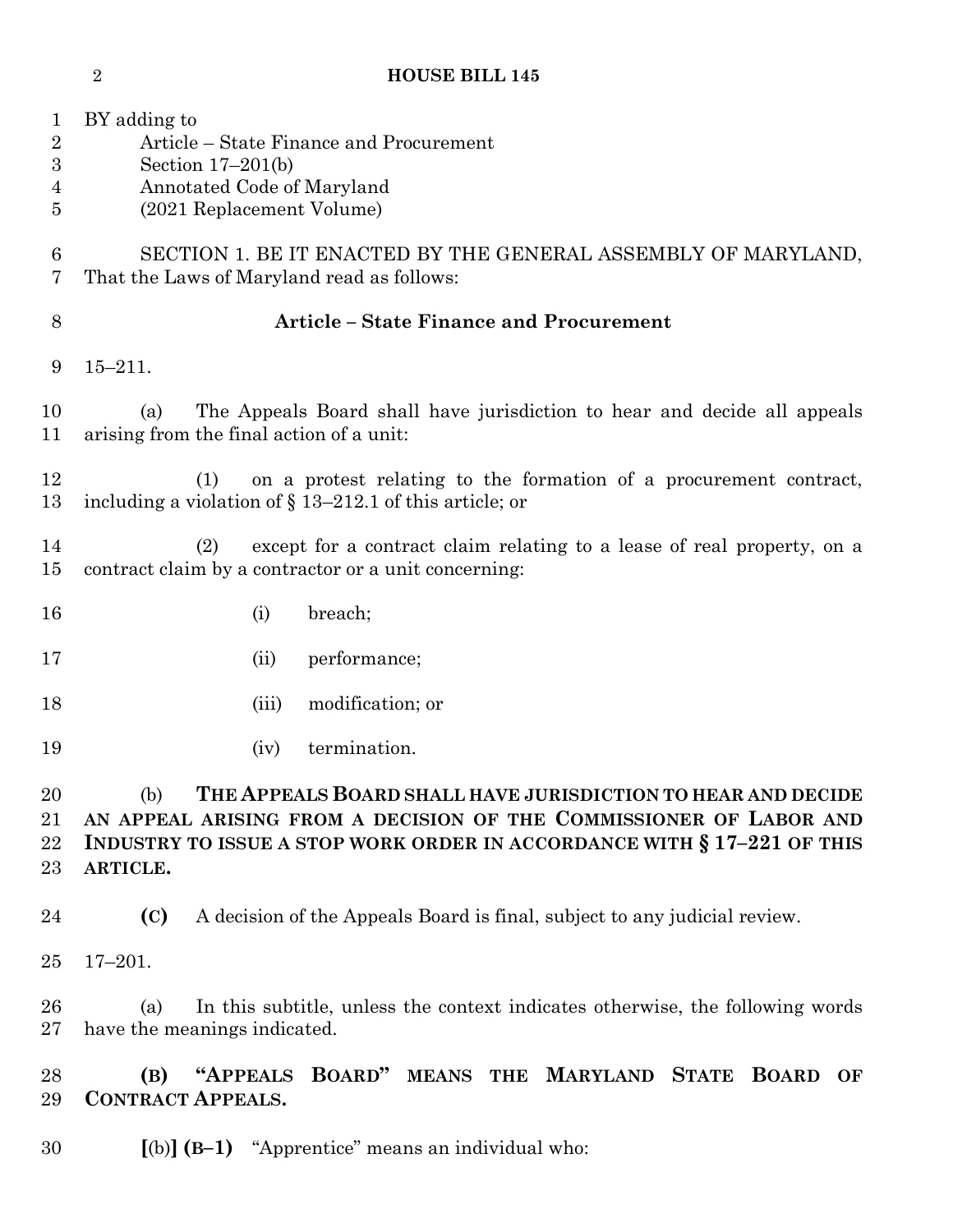# **HOUSE BILL 145** 3

| $\mathbf{1}$                                     | (1)                                                                                                                                                                                             |                                                                                                                                            | is at least 16 years old;                                                                                                                                 |  |  |
|--------------------------------------------------|-------------------------------------------------------------------------------------------------------------------------------------------------------------------------------------------------|--------------------------------------------------------------------------------------------------------------------------------------------|-----------------------------------------------------------------------------------------------------------------------------------------------------------|--|--|
| $\sqrt{2}$<br>$\boldsymbol{3}$<br>$\overline{4}$ | has signed with an employer or employer's agent, an association of<br>(2)<br>employers, an organization of employees, or a joint committee from both, an agreement<br>including a statement of: |                                                                                                                                            |                                                                                                                                                           |  |  |
| $\overline{5}$                                   |                                                                                                                                                                                                 | (i)                                                                                                                                        | the trade, craft, or occupation that the individual is learning; and                                                                                      |  |  |
| 6                                                |                                                                                                                                                                                                 | (ii)                                                                                                                                       | the beginning and ending dates of the apprenticeship; and                                                                                                 |  |  |
| 7<br>$8\,$                                       | (3)                                                                                                                                                                                             |                                                                                                                                            | is registered in a program of the Council or the Office of Apprenticeship<br>of the United States Department of Labor.                                    |  |  |
| 9                                                | $\left( \text{c} \right)$                                                                                                                                                                       | "Commissioner" means:                                                                                                                      |                                                                                                                                                           |  |  |
| 10                                               | (1)                                                                                                                                                                                             |                                                                                                                                            | the Commissioner of Labor and Industry;                                                                                                                   |  |  |
| 11                                               | (2)                                                                                                                                                                                             |                                                                                                                                            | the Deputy Commissioner of Labor and Industry; or                                                                                                         |  |  |
| 12                                               | (3)                                                                                                                                                                                             |                                                                                                                                            | an authorized representative of the Commissioner.                                                                                                         |  |  |
| 13<br>14                                         | "Employee" means an apprentice or worker employed by a contractor or<br>(f)<br>(1)<br>subcontractor under a public work contract.                                                               |                                                                                                                                            |                                                                                                                                                           |  |  |
| 15                                               | (2)                                                                                                                                                                                             |                                                                                                                                            | "Employee" does not include an individual employed by a public body.                                                                                      |  |  |
| 16                                               | (1)<br>(g)                                                                                                                                                                                      |                                                                                                                                            | "Locality" means the county in which the work is to be performed.                                                                                         |  |  |
| 17<br>18                                         |                                                                                                                                                                                                 | (2)<br>If the public work is located within 2 or more counties, the locality<br>includes all counties in which the public work is located. |                                                                                                                                                           |  |  |
| 19<br>20                                         | "Prevailing wage rate" means the hourly rate of wages paid in the locality as<br>(h)<br>determined by the Commissioner under $\S 17-208$ of this subtitle.                                      |                                                                                                                                            |                                                                                                                                                           |  |  |
| 21                                               | $17 - 221.$                                                                                                                                                                                     |                                                                                                                                            |                                                                                                                                                           |  |  |
| 22                                               | (a)                                                                                                                                                                                             |                                                                                                                                            | Each public body that awards a public work contract shall:                                                                                                |  |  |
| 23<br>24                                         | (1)                                                                                                                                                                                             |                                                                                                                                            | take cognizance of a complaint of a violation of this subtitle committed<br>in the course of performance of the public work contract; and                 |  |  |
| 25<br>26                                         | (2)                                                                                                                                                                                             |                                                                                                                                            | when making payments to the contractor, withhold any amount that<br>the contractor owes to its employees or the public body as a result of the violation. |  |  |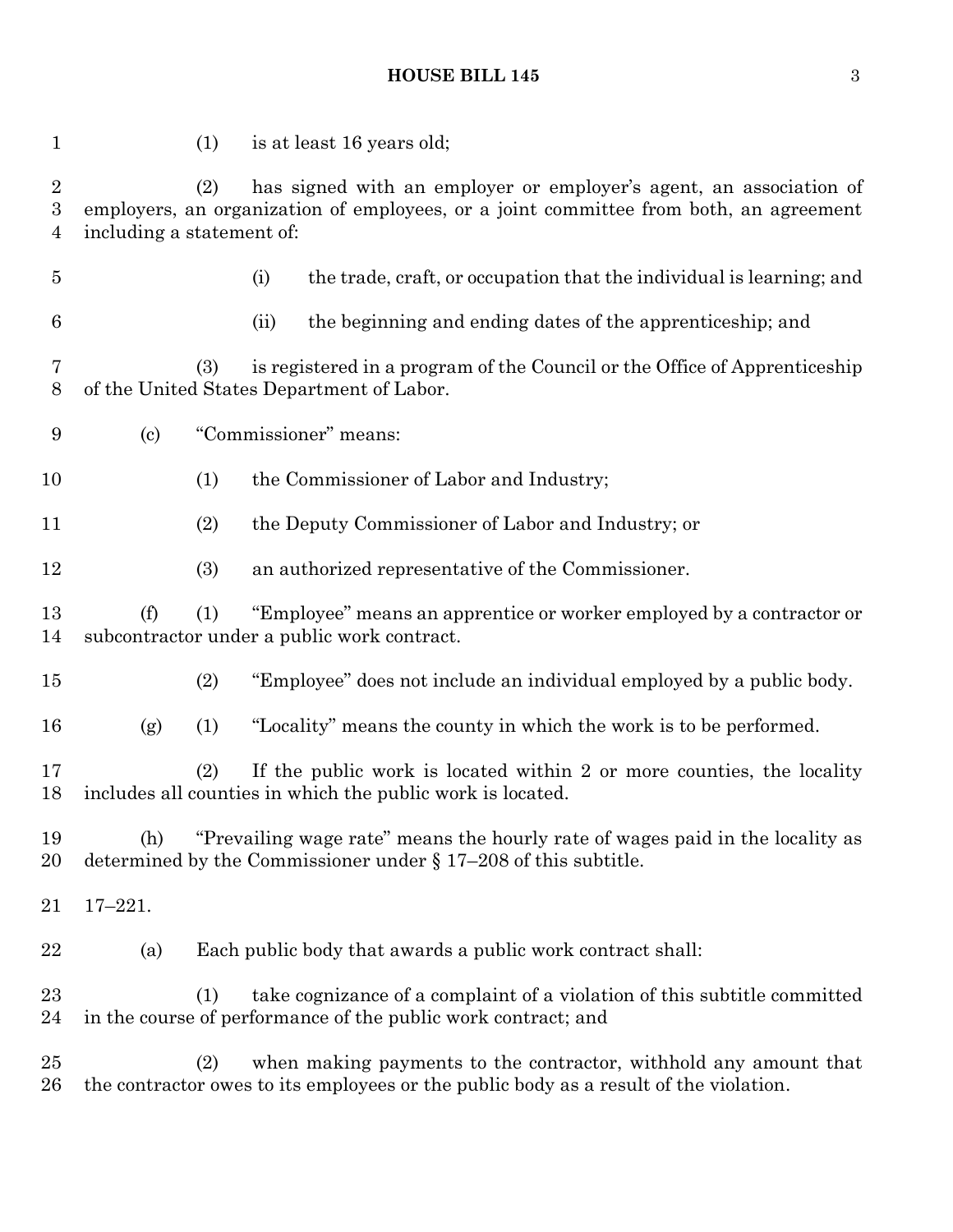# **HOUSE BILL 145**

| $\mathbf{1}$<br>$\sqrt{2}$<br>3  | The Commissioner shall <b>PROMPTLY</b> institute an investigation as<br>(1)<br>(b)<br>necessary to determine compliance with this subtitle and regulations adopted under this<br>subtitle WHEN THE COMMISSIONER:                                                                                     |  |  |  |  |
|----------------------------------|------------------------------------------------------------------------------------------------------------------------------------------------------------------------------------------------------------------------------------------------------------------------------------------------------|--|--|--|--|
| $\overline{4}$<br>$\overline{5}$ | (I)<br>RECEIVES A COMPLAINT OF A VIOLATION<br><b>THIS</b><br>OF<br><b>SUBTITLE; AND</b>                                                                                                                                                                                                              |  |  |  |  |
| $\,6$<br>7                       | (II)<br>IS OTHERWISE MADE AWARE OF A POSSIBLE VIOLATION OF<br>THIS SUBTITLE.                                                                                                                                                                                                                         |  |  |  |  |
| $8\,$<br>9                       | The Commissioner promptly shall investigate a complaint of a<br>(2)<br>violation of this subtitle.                                                                                                                                                                                                   |  |  |  |  |
| 10<br>11                         | Any written or oral complaint or statement made by an employee is<br>(3)<br>confidential and may not be disclosed to the employer without the consent of the employee.                                                                                                                               |  |  |  |  |
| 12<br>13<br>14<br>15             | A contractor or subcontractor subject to an investigation under this section<br>(c)<br>shall allow the Commissioner, DURING NORMAL WORKING HOURS, to observe work being<br>performed at the site of a public work project, to interview employees, and to review books<br>and records, to determine: |  |  |  |  |
| 16                               | the correctness of each classification;<br>(1)                                                                                                                                                                                                                                                       |  |  |  |  |
| 17                               | (2)<br>the ratio of apprentices to mechanics; and                                                                                                                                                                                                                                                    |  |  |  |  |
| 18<br>19                         | (3)<br>payment of straight and overtime prevailing wage rates as required<br>under the public work contract.                                                                                                                                                                                         |  |  |  |  |
| 20<br>21<br>22                   | If, after investigation, the Commissioner determines that a provision of<br>(1)<br>(d)<br>this subtitle may have been violated, the Commissioner immediately shall notify the public<br>body.                                                                                                        |  |  |  |  |
| 23<br>24                         | $(1)$ $(2)$<br>On notification, the public body shall withhold from payment due<br>(e)<br>the contractor or subcontractor an amount sufficient to:                                                                                                                                                   |  |  |  |  |
| 25<br>26                         | pay each employee of the contractor or subcontractor the full<br>(i)<br>amount of wages due under this subtitle; and                                                                                                                                                                                 |  |  |  |  |
| 27<br>28                         | satisfy a liability of a contractor for liquidated damages as<br>(ii)<br>provided in $\S 17-222(a)$ of this subtitle, pending a final determination.                                                                                                                                                 |  |  |  |  |
| 29<br>30                         | [(2)] (3)<br>If a subcontractor is responsible for a violation of this subtitle,<br>the contractor:                                                                                                                                                                                                  |  |  |  |  |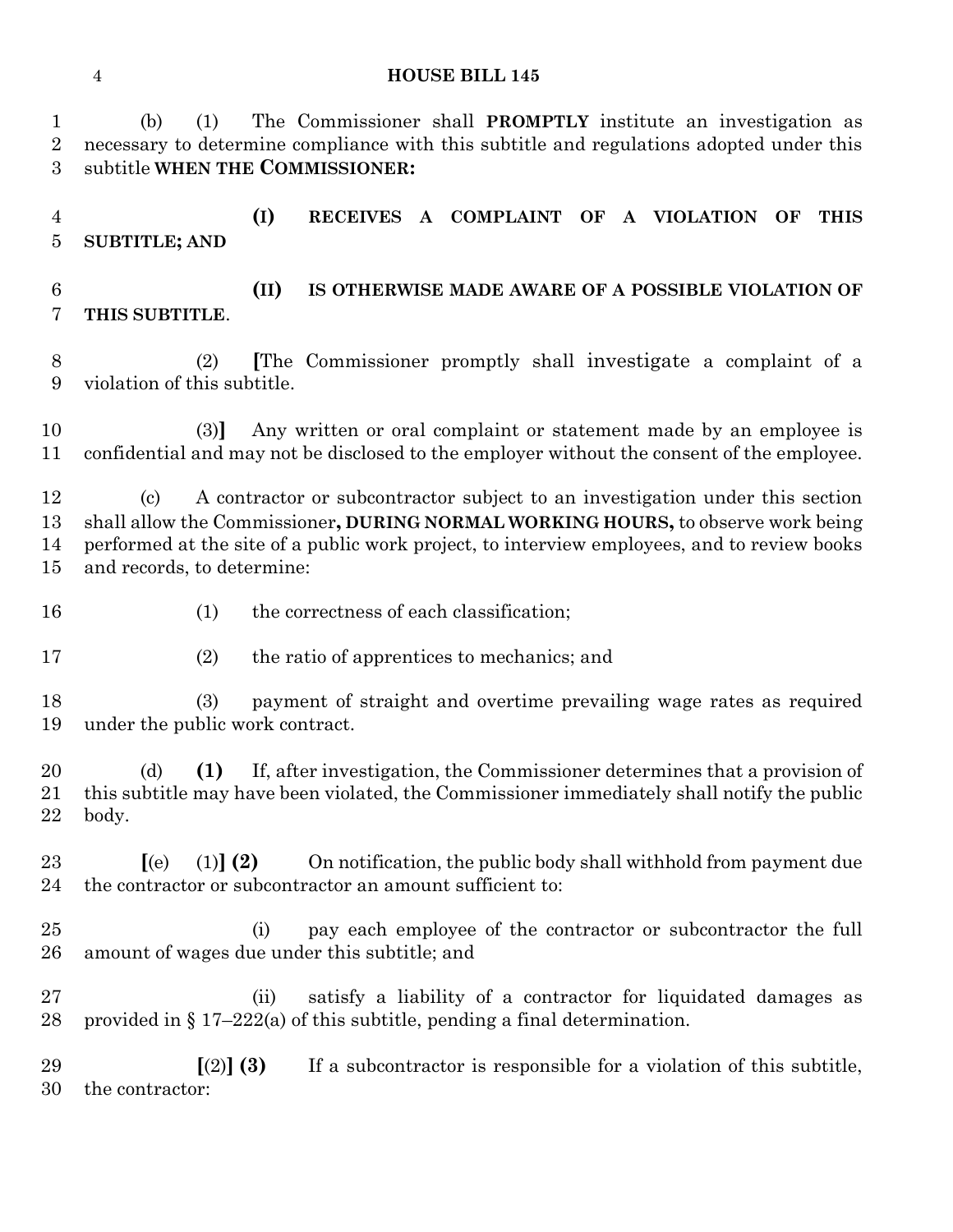#### **HOUSE BILL 145** 5

 (i) may withhold from payment to the subcontractor an amount equal to the amount withheld from the contractor under paragraph **[**(1)**] (2)** of this subsection; or

 (ii) if payment has been made to the subcontractor, may sue to recover that amount.

 **(E) (1) (I) IF, AFTER INVESTIGATION, THE COMMISSIONER MAKES AN INITIAL DETERMINATION THAT A CONTRACTOR OR SUBCONTRACTOR MAY HAVE VIOLATED THE REQUIREMENT TO PAY THE PREVAILING WAGE RATE UNDER THIS SUBTITLE, THE COMMISSIONER IMMEDIATELY MAY ISSUE A STOP WORK ORDER TO CEASE ALL BUSINESS OPERATIONS AT EVERY SITE WHERE A VIOLATION OCCURRED.**

 **(II) THE COMMISSIONER MAY ISSUE THE STOP WORK ORDER EVEN IF THE COMMISSIONER HAS REFERRED THE MATTER TO THE ATTORNEY GENERAL OR ANOTHER APPROPRIATE AUTHORITY FOR INVESTIGATION OR PROSECUTION.**

 **(2) IF A STOP WORK ORDER IS ISSUED AGAINST A SUBCONTRACTOR, THE PRIME CONTRACTOR ON THE CONTRACT MAY TERMINATE THE CONTRACT WITH THE SUBCONTRACTOR WITHOUT INCURRING LIABILITY FOR DAMAGES RESULTING FROM THE TERMINATION.**

 **(3) THE COMMISSIONER MAY IMPOSE A PENALTY OF UP TO \$5,000 PER DAY AGAINST A CONTRACTOR OR SUBCONTRACTOR FOR EACH DAY THE CONTRACTOR OR SUBCONTRACTOR VIOLATES A STOP WORK ORDER.**

**(4) A STOP WORK ORDER ISSUED UNDER THIS SUBSECTION SHALL:**

 **(I) TAKE EFFECT WHEN SERVED ON THE CONTRACTOR OR SUBCONTRACTOR; AND** 

 **(II) REMAIN IN EFFECT UNTIL THE COMMISSIONER ISSUES AN ORDER RELEASING THE STOP WORK ORDER.**

- **(5) THE COMMISSIONER SHALL ISSUE AN ORDER RELEASING A STOP WORK ORDER ISSUED UNDER THIS SUBSECTION ON A SHOWING BY THE CONTRACTOR OR SUBCONTRACTOR THAT THE CONTRACTOR OR SUBCONTRACTOR:**
- **(I) IS PROPERLY PAYING EMPLOYEES THE APPROPRIATE PREVAILING WAGE RATE SET IN ACCORDANCE WITH THIS SUBTITLE; AND**

 **(II) HAS PAID ALL PENALTIES ASSESSED AGAINST THE CONTRACTOR OR SUBCONTRACTOR UNDER THIS SUBTITLE.**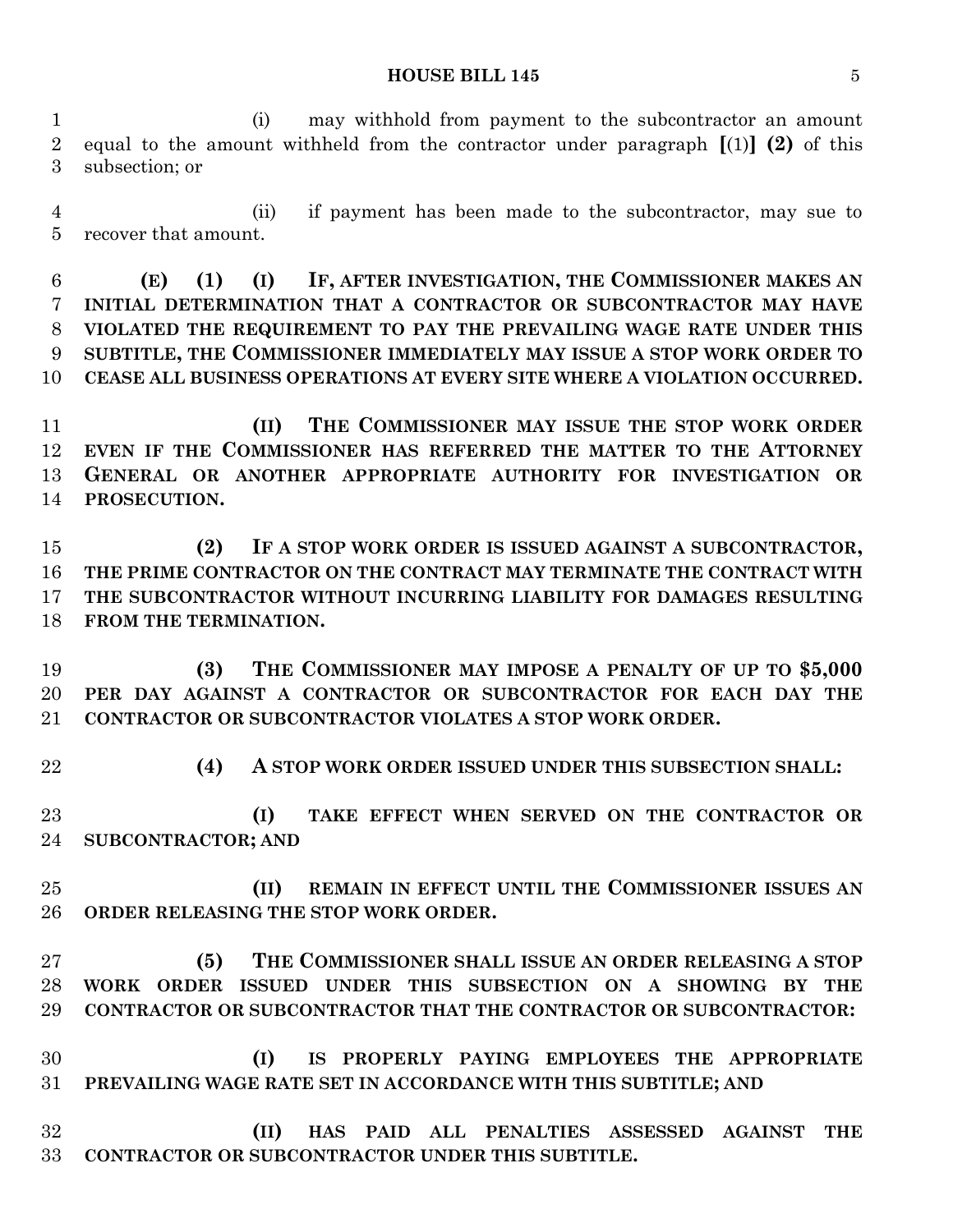**(6) THE COMMISSIONER MAY INCLUDE IN THE ORDER RELEASING A STOP WORK ORDER A REQUIREMENT THAT THE CONTRACTOR OR SUBCONTRACTOR SUBMIT PERIODIC REPORTS TO THE COMMISSIONER DEMONSTRATING COMPLIANCE WITH THE REQUIREMENTS OF THIS SUBTITLE.**

 **(F) (1) (I) WITHIN 72 HOURS AFTER A CONTRACTOR OR SUBCONTRACTOR RECEIVES A STOP WORK ORDER UNDER SUBSECTION (E) OF THIS SECTION, THE CONTRACTOR OR SUBCONTRACTOR MAY SUBMIT A WRITTEN APPEAL TO THE APPEALS BOARD ON THE STOP WORK ORDER.**

 **(II) IF AN APPEAL IS NOT REQUESTED WITHIN 72 HOURS, THE STOP WORK ORDER SHALL BECOME A FINAL ORDER OF THE COMMISSIONER.**

 **(2) THE APPEALS BOARD SHALL HOLD A HEARING WITHIN 7 DAYS AFTER RECEIVING THE WRITTEN APPEAL.**

 **(3) IF THE APPEALS BOARD DOES NOT HOLD A HEARING WITHIN 7 DAYS AFTER RECEIVING THE WRITTEN APPEAL, THE CONTRACTOR OR SUBCONTRACTOR MAY REQUEST AN ADMINISTRATIVE LAW JUDGE TO RELEASE THE ORDER.**

 **(4) (I) WITHIN 5 DAYS AFTER HOLDING A HEARING ON A STOP WORK ORDER UNDER THIS SUBSECTION, THE APPEALS BOARD SHALL ISSUE A WRITTEN DECISION ON THE APPEAL.**

- 
- **(II) THE DECISION SHALL INCLUDE:**

 **1. AN EXPLANATION OF WHY THE ORDER WAS UPHELD OR RELEASED; AND**

 **2. THE GROUNDS ON WHICH THE RESULT WAS DETERMINED.**

**[**(f)**] (G)** The Commissioner shall:

 (1) issue an order for a hearing within 30 days after completing an investigation; and

28 (2) expeditiously conduct the hearing.

 **[**(g)**] (H)** (1) At least 10 days before the hearing, the Commissioner shall serve, personally or by mail, written notice of the hearing on all interested persons, including the public body.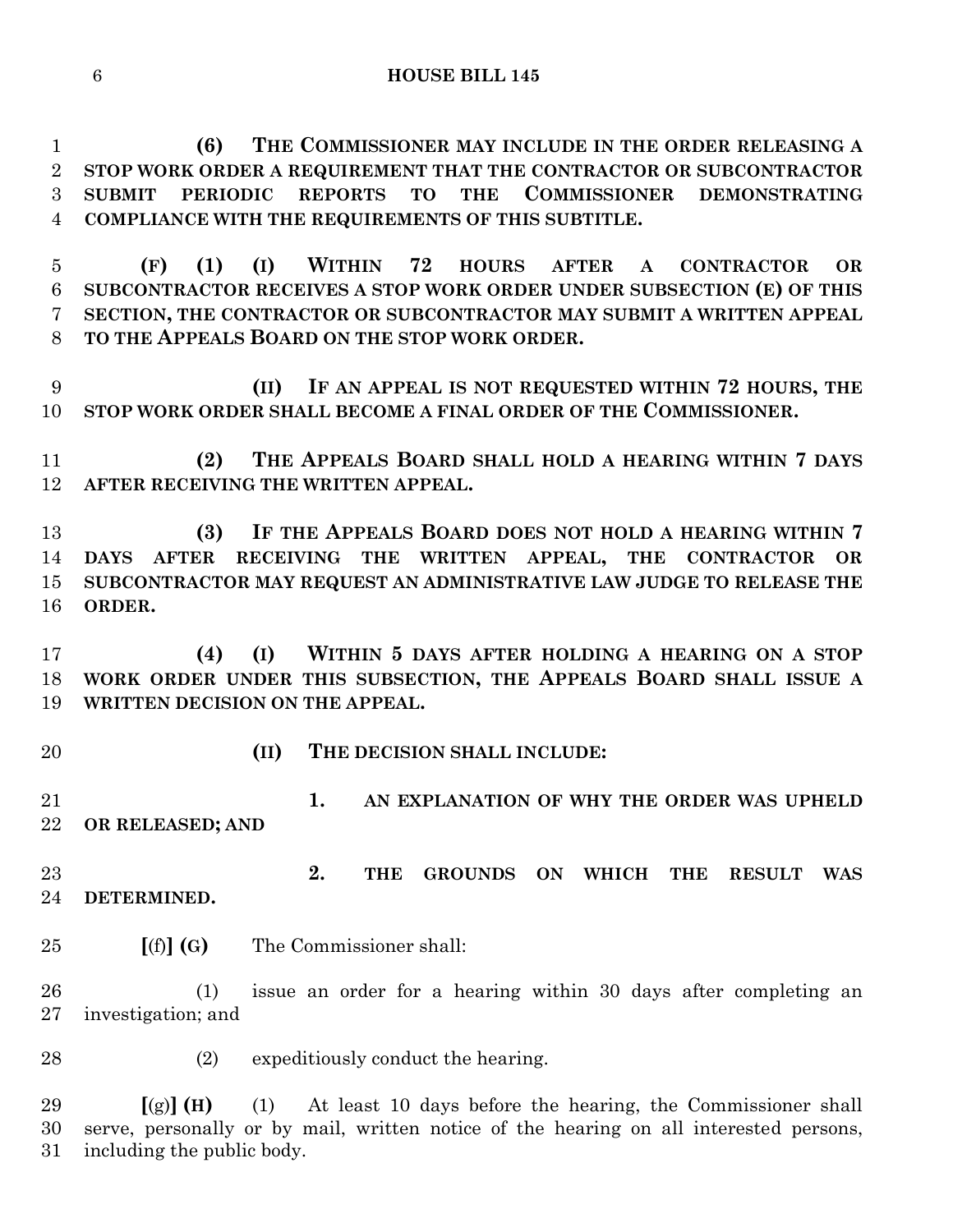# **HOUSE BILL 145** 7

| 1                                | (2)                                                                                                                                                                     |       | The notice shall include:                                                                                                                                                                                                                                                                                                                       |  |  |
|----------------------------------|-------------------------------------------------------------------------------------------------------------------------------------------------------------------------|-------|-------------------------------------------------------------------------------------------------------------------------------------------------------------------------------------------------------------------------------------------------------------------------------------------------------------------------------------------------|--|--|
| $\overline{2}$                   |                                                                                                                                                                         | (i)   | a statement of the facts disclosed in the investigation; and                                                                                                                                                                                                                                                                                    |  |  |
| $\boldsymbol{3}$                 |                                                                                                                                                                         | (ii)  | the time and place of the hearing.                                                                                                                                                                                                                                                                                                              |  |  |
| $\overline{4}$<br>$\overline{5}$ | $[(h)]$ (I)                                                                                                                                                             | (1)   | In conducting an investigation or hearing under this section, the<br>Commissioner is deemed to be acting in a quasi-judicial capacity and may:                                                                                                                                                                                                  |  |  |
| 6                                |                                                                                                                                                                         | (i)   | issue subpoenas;                                                                                                                                                                                                                                                                                                                                |  |  |
| 7                                |                                                                                                                                                                         | (ii)  | administer oaths; or                                                                                                                                                                                                                                                                                                                            |  |  |
| 8                                |                                                                                                                                                                         | (iii) | examine witnesses.                                                                                                                                                                                                                                                                                                                              |  |  |
| 9<br>10                          | The Commissioner shall grant each interested person an opportunity to<br>(2)<br>speak at the hearing on matters relevant to the complaint.                              |       |                                                                                                                                                                                                                                                                                                                                                 |  |  |
| 11                               | $\left[\left(i\right)\right]\left(\mathbf{J}\right)$                                                                                                                    | (1)   | After the conclusion of the hearing, the Commissioner shall:                                                                                                                                                                                                                                                                                    |  |  |
| 12<br>13                         | Commissioner's determination; and                                                                                                                                       | (i)   | file in the Commissioner's office an order that states the                                                                                                                                                                                                                                                                                      |  |  |
| 14<br>15                         |                                                                                                                                                                         | (ii)  | serve, personally or by mail, the public body and parties to the<br>hearing with a copy of the order and notice of its filing.                                                                                                                                                                                                                  |  |  |
| 16<br>17<br>18                   | If the Commissioner finds a violation, the Commissioner shall<br>(2)<br>determine the amount of liquidated damages and restitution to be assessed for the<br>violation. |       |                                                                                                                                                                                                                                                                                                                                                 |  |  |
| 19<br>20                         | (3)                                                                                                                                                                     |       | On the entry and service of a Commissioner's order, the public body,<br>from the money due the contractor or subcontractor, shall:                                                                                                                                                                                                              |  |  |
| 21<br>22                         | and                                                                                                                                                                     | (i)   | pay the affected employees the full amount of wages due them;                                                                                                                                                                                                                                                                                   |  |  |
| 23<br>24                         |                                                                                                                                                                         | (ii)  | satisfy the obligation of the contractor or subcontractor to pay<br>liquidated damages as required under $\S 17-222$ of this subtitle.                                                                                                                                                                                                          |  |  |
| 25<br>26<br>27<br>28<br>29       | (1)<br>(K)                                                                                                                                                              |       | IN ADDITION TO ANY OTHER PENALTY, THE COMMISSIONER MAY<br>IMPOSE A CIVIL FINE OF NOT LESS THAN \$1,000 AGAINST A CONTRACTOR OR<br>SUBCONTRACTOR THAT KNOWINGLY FAILS TO PRODUCE RECORDS OR ATTEND A<br>HEARING OR DEPOSITION AS REQUIRED BY AN INVESTIGATION INTO A POSSIBLE<br>PREVAILING WAGE VIOLATION UNDER SUBSECTION (B) OF THIS SECTION. |  |  |